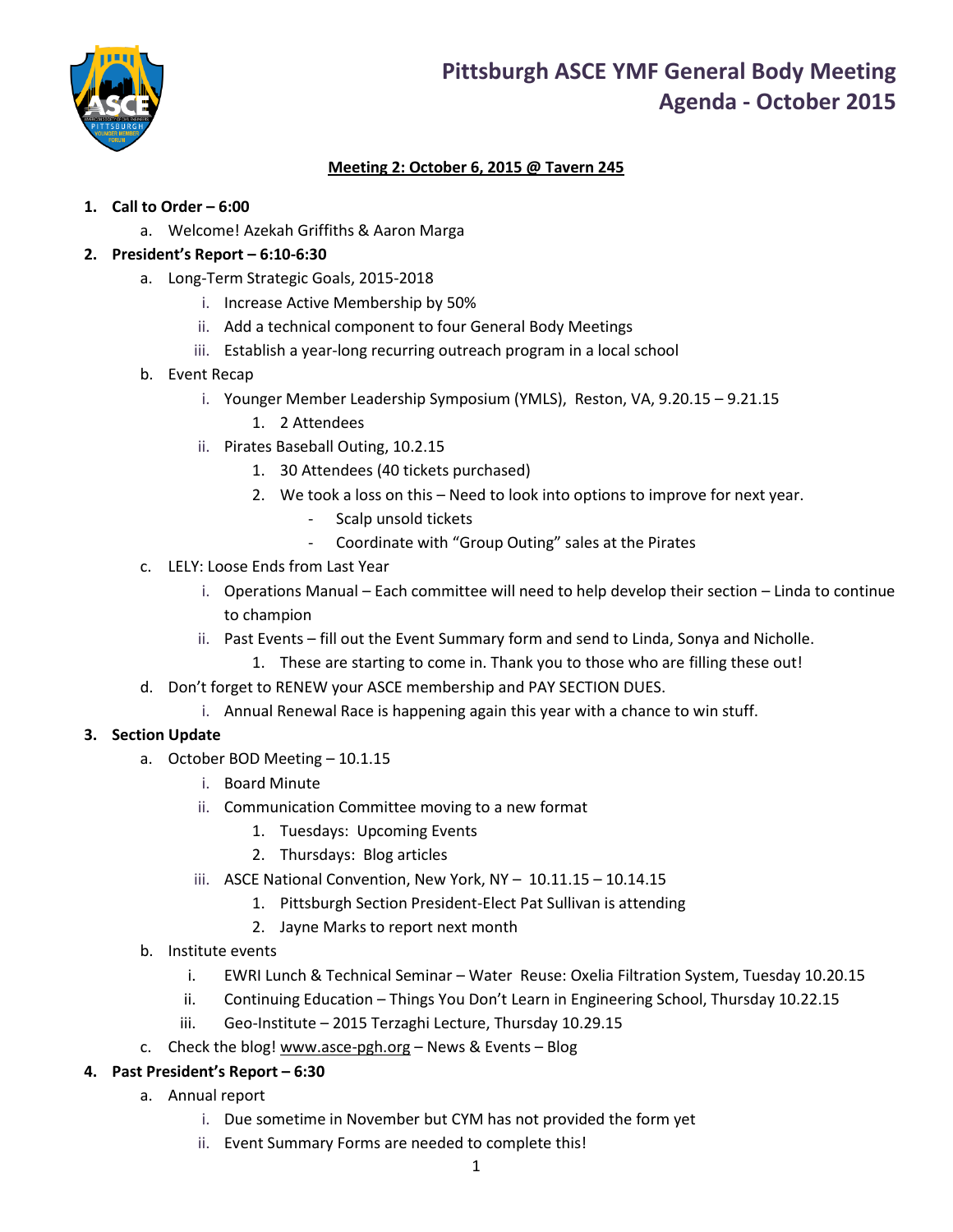

## **5. President Elect's Report – 6:30-6:40**

- a. YMLS Recap
	- i. "Rapid Fire Question" drill was interesting each person is allowed 45 seconds to respond
	- ii. Suggestion to have group take the Meyers Briggs Test
- b. Blog Articles needed

## **6. Treasurer's Report – 6:40-6:50**

- a. Current YMF Balance: \$4011.71
	- i. Outstanding Items:
		- 1. -\$880 for Pirates Tickets
		- 2. -\$±120 for Pirates Tailgate
	- ii. Balance one year ago: \$2553.32
		- 1. December Dinner deposit is outstanding
- b. Current ERYMC Balance: \$3250.00

## **7. Secretary's Report – 6:50-6:55**

- a. Emails Open rate and trends
	- i. Open rate is approximately 30%
- b. Ideas for new meeting locations
	- i. Suggestion to meet at James Street

## **8. ERYMC 2016, Pittsburgh, February 12-13, 2016 – 6:55-7:10**

- a. Calls have started again with National
- b. Speakers Needed! We need three for technical sessions.
	- i. Bill Flanagan has agreed to be the Keynote
	- ii. May get help from the Section to bring in a high-profile speaker
	- iii. Contact Linda Kaplan with information
- c. Fundraising
	- i. Committee Chair Scott Duda
	- ii. Total Raised to Date: \$9,500 + (CEC Contribution)
	- iii. Still looking for sponsors
- d. New Positions
	- i. Awards Committee Chair Lou Gualtieri
	- ii. Outreach/Community Service Champions Leanne McConnell & Nicholle Piper

### **9. Committee Reports – 7:10-7:30**

- a. Social Mike Imgrund, CO-CHAIR NEEDED
	- i. Oktoberfest update: October 16, 2015 at James Street
	- ii. Tech Shop 21+ Night: October 22, 2015
- b. Sports Greg Holbrook
	- i. Pirates Outing & Tailgate Recap Friday October  $2^{nd}$ , 2015
		- 1. 30 Attendees (40 tickets purchased)
		- 2. We took a loss on this Need to look into options to improve for next year.
		- 3. Greg Holbrook will prepare ESF and blog article
	- ii. Jeff Argyros will help to organize the Dodgeball Tournament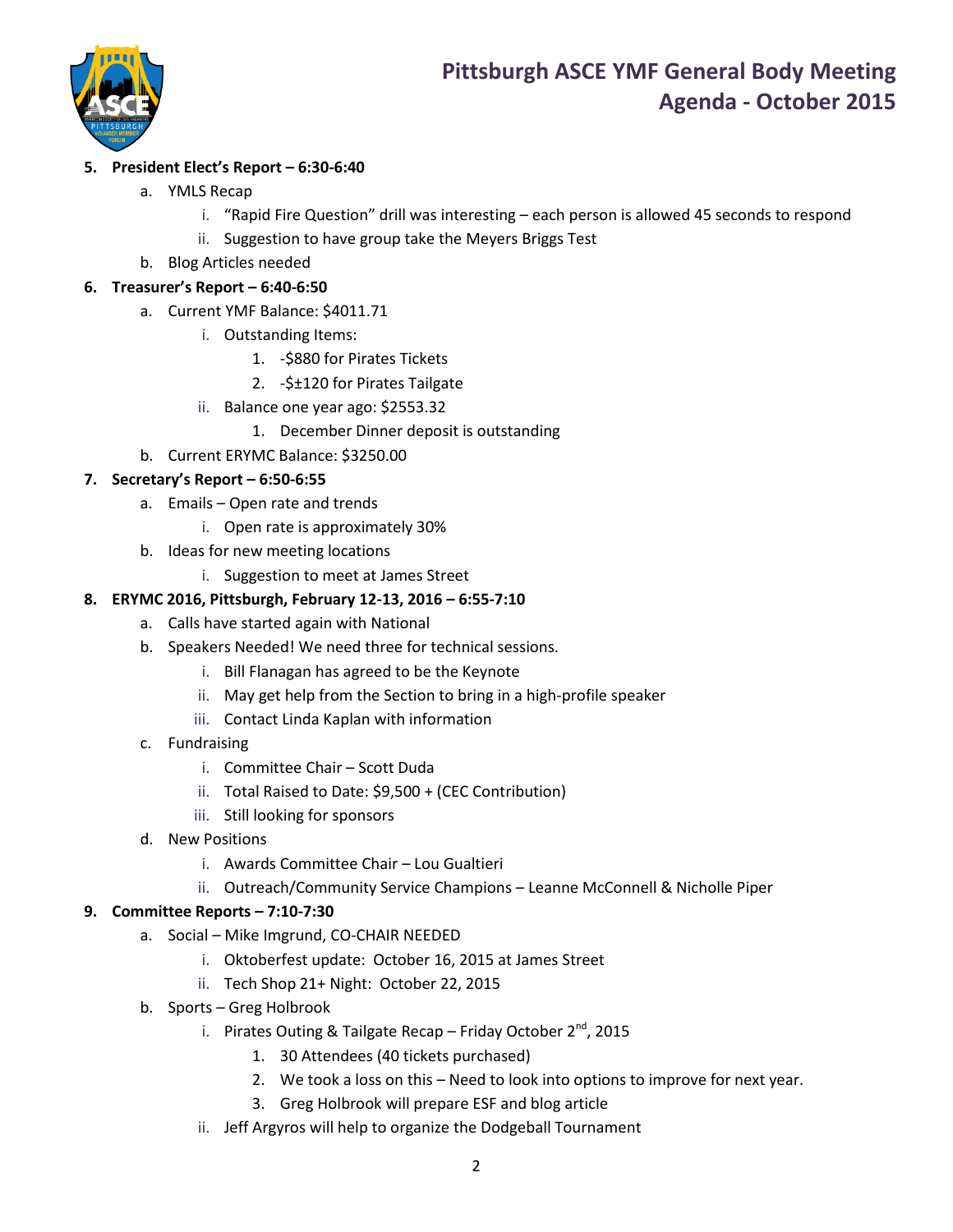

- iii. Suggestion to have a "Pitt vs. Penn State" tailgate or watch party for next year
- c. Technical & Employment CHAIR NEEDED
	- i. "How to Use a Slide Rule"?
		- 1. Include at a GBM and call it "The Great Slide Rule Refresher Course"
	- ii. Angela's/Sonya's LDI talk?
	- iii. Other Suggestions?
		- 1. Jeff Argyros and Lou Gualtieri can facilitate "Rapid Fire Questions"
- d. Outreach Leanne McConnell, CO-CHAIR NEEDED
	- i. Meeting with the Executive Director of Office of District Equity for tactics on how to infiltrate the PPS from the top down.
	- ii. Central Catholic Outreach event tentatively mid-November
	- iii. Upcoming ACE Mentoring sessions:
		- 1. October 22 Site/Project Planning
		- 2. November 4 Water Resource Engineering
		- 3. November 18 Civil Engineering
		- 4. December 2 Structural Engineering
	- iv. Any School Contacts send to [asce.pgh.outreach@gmail.com](mailto:asce.pgh.outreach@gmail.com)
- e. Community Service / Team Building CHAIR NEEDED
	- i. Camp KOK Volunteers Needed November  $14<sup>th</sup>$
- f. Membership Tim Tritch & Leah Maslov
	- i. Status of membership database Tim T. Currently locked out
- g. Budget CHAIR NEEDED, & Jeff Argyros
	- i. Goal: \$1000 (down from \$1500 last year).
		- 1. December Dinner
		- 2. Superbowl Blocks
		- 3. March Madness
		- 4. Pen's Raffle
- h. Student Affairs (VARIOUS)
	- i. Pitt Jayne Marks:
		- 1. 10.8.15 Region 2 ASCE Presentation about the benefits of being an ASCE member
		- 2. 11.13.15 Civil Engineering Career Fair
	- ii. CMU:
		- 1. Awarded a STAY Grant!
			- \$1000 towards a Gala
	- iii. Geneva:
		- 1. Looking for volunteers to talk at Geneva
	- iv. UPJ:
	- v. Point Park: